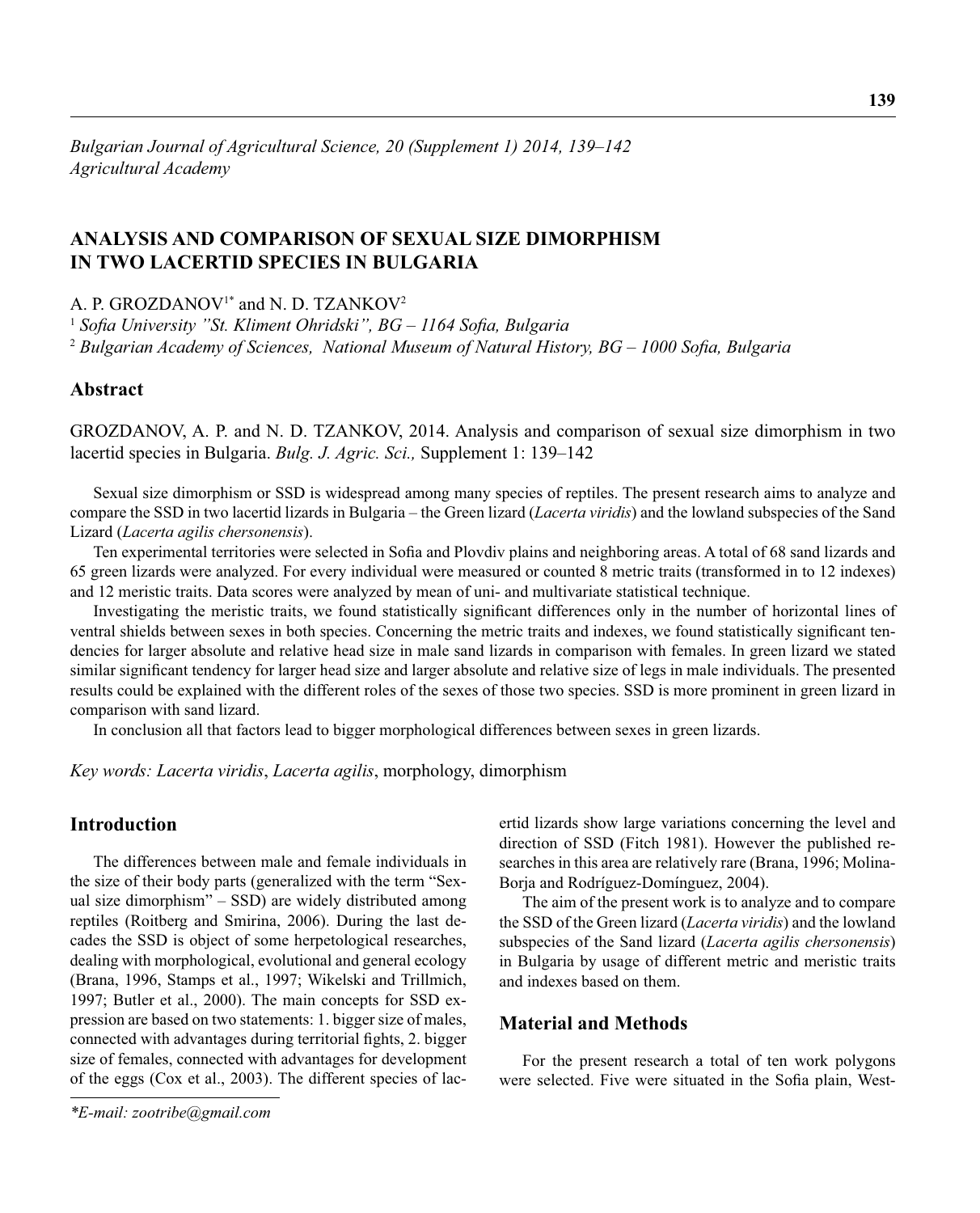ern Bulgaria, and five in Plovdiv plain. The polygons were visited between April and August 2010, April – July 2011 and May 2012, from 7:30 to  $20:30$  (GMT+2) as in all visits before and after that period no specimens were recorded. We attempted to catch by hand every lizard we spotted. Every individual's sex and age were identified by specific color pattern characteristics, stage development of the femoral pores in males and presence/absence of mating scars in females (presented in adults). A total of 68 individuals of Sand lizards and 65 individuals of Green lizards were captured. For every individual we took information for eight metric traits: body length – Lcor, tail length – Lcd, length of front leg – Pa, length of hind leg (from the fold to the base of the first finger) – Pp, length of hind legs step (from the tip of the longest to the base of the first finger) – Pp2, pileus length – Lpil, pileus width – Latpil, head width (at the widest point of the jugal bones) – Latcap, transformed into ten indices: Lpil/ Lcor, Latcap/Lcor, Latpil/Lcor, Lcor/Lcd, Pa/Lcor, Pp/Lcor, Pp2/Lcor, Latcap/Lpil, Latpil/Lpil, Pa/Pp+Pp2. Additionally 12 meristic traits were stated, counting of different groups of scales, not described here as preliminary tests reviled statistically significant differences only in the number of horizontal lines of ventral shields. Standard measurements and scale count are following those in Terentiev and Chernov (1949), Funh and Vancea (1961) and Darevsky (1967).

The received data was processed with uni- and multivariate statistical methods – Analysis of variance (ANOVA) and Canonical discriminate analysis (CDA), which were performed with Statistica 7.0 (StatSoft 2004).

## **Results**

During the separate statistical analysis of the SSD of the two species, we found similar differences between both sexes in only one meristic trait – the number of horizontal scale lines on abdominal side  $(V)$ . More significant differences were found in the metric traits and indices, which generally showed tendencies for larger head size and longer limbs in males in both species. The first comparison of the researched species' SSD was based on the metric indices, analyzed trough ANOVA (Table 1). Statistically significant differences among sexes in *L. agilis* were found in four indices characterizing the proportions of the head, two indices connected with limbs and one tail index. In *L. viridis* statistically significant differences in SSD were better expressed in four indices characterizing the proportions of the head and three indices connected with limbs.

The comparison with ANOVA was followed by CDA with the raw data. Higher contribution had Latcap, Lcor, Pp, Pp2, Lpil and Lcd with different levels of statistical significance. The level of expression of SSD was compared by cal-

#### **Table 1**

| Statistically significant differences in indices between |  |  |  |  |  |  |  |  |
|----------------------------------------------------------|--|--|--|--|--|--|--|--|
| sexes of Lacerta viridis and Lacerta agilis              |  |  |  |  |  |  |  |  |

|             | Lacerta agilis | Lacerta viridis |
|-------------|----------------|-----------------|
| Lpil/Lcor   | ***            | ***             |
| Latcap/Lcor | ***            | ***             |
| Latpil/Lcor | ***            | ***             |
| Leor/Led    | $* *$          |                 |
| Pa/Lcor     | $\ast$         | $* *$           |
| Pp/Lcor     |                | $***$           |
| Pp2/Lcor    | $\ast$         | $* *$           |
| Latcap/Lpil | $* *$          | ***             |

*Legend:* \*P < 0.05, \*\*P < 0.01 and \*\*\*P<0.001

#### **Table 2**

**Values of squared Mahalanobis distance (with bold numbers) between sexes of** *Lacerta viridis* **and** *Lacerta agilis*

| вид, пол               |       | L. viridis f   L. viridis m   L. agilis m |         | L. agilis f |
|------------------------|-------|-------------------------------------------|---------|-------------|
| $\lfloor$ L. viridis f |       | < 0.001                                   | < 0.001 | < 0.001     |
| L. <i>viridis</i> m    | 16.62 |                                           | < 0.001 | < 0.001     |
| L. agilis m            | 52.70 | 41.45                                     |         | < 0.001     |
| L. agilis f            | 45.32 | 60.96                                     | 11.45   |             |

*Legend*: f – female; m – male

culating of the squared Mahalanobis distance during the processing of data with CDA. The SSD was stated to be higher in Green lizard according to the higher value of the distance compared with the Sand lizard (Table 2).

The distribution of the sexes of *L. viridis* and *L. agilis* based on CDA is presented on Figure 1. The four groups are well separated in the multidimensional space. The percentages of correct classification among groups are very high (100% except for males *L. viridis* – 85.7%).

## **Discussion**

The study of the meristic traits found significant differences between sexes of the two species in only one trait – the number of horizontal scale lines on abdominal side (V), which is higher in females. This situation is widespread among lacertids and is hypothetically connected with the development and hatching of the eggs (Darevsky, 1979).

The investigation of the metric traits of the two species showed common tendencies for larger head and longer limbs in males in comparison with females. The reasons for these results should be searched in the behavioral specifics of the two sexes. The larger head of male lizards is connected with the presence of larger jaw musculature (Herrel et al., 1996), which provides advantages during the territorial fights, fights for the female and for holding the female during copulation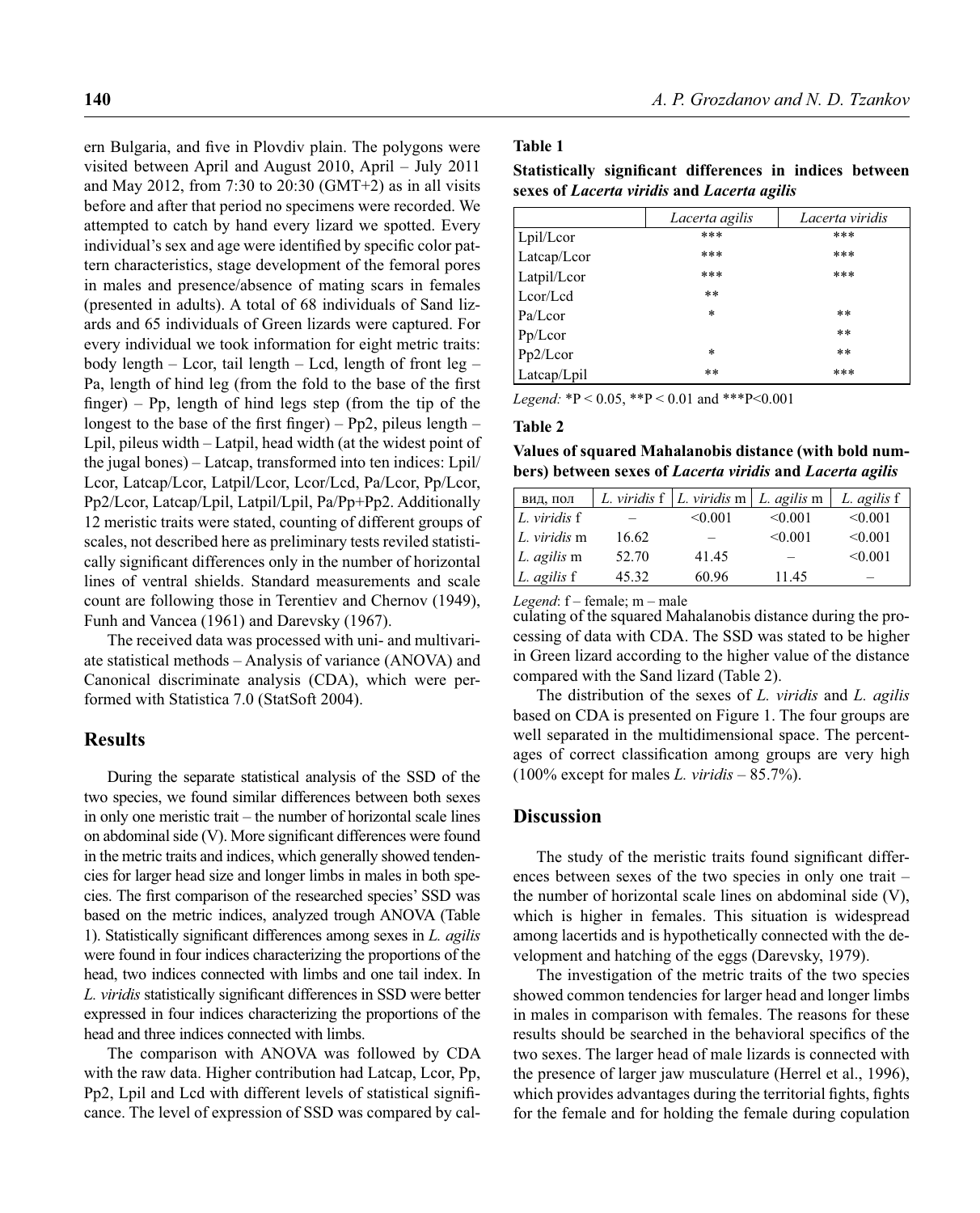

**Fig. 1. Distribution of sexes of** *Lacerta viridis* **and** *Lacerta agilis* **in the multidimensional space obtained through CDA** *Legend***: f – female; m – male**

(Verbeek, 1972; Heulin, 1988). The longer legs of the male lizards are connected with their higher mobility. The reasons for that could be found in their behavioral specifics like the guarding of the individual territory and the active chasing and guarding of females before copulation (Castilla and Labra, 1998; Cooper, 1999; Martín and López, 2001; Cooper and Vitt, 2002).

In detailed comparison of the single metric indexes of the two species, we found a tendency for relatively longer limbs and tail in Green lizards. That could be connected with the common use of climbing on shrubs and trees in that species compared with the Sand lizard. The climbing ability is also confirmed with the comparison of the microhabitats of the two species, which showed higher presence of shrubs and trees for the Green lizard (Stojanov et al., 2011).

The better expressed SSD in green lizards in general could be explained with the larger individual territories of the males (Korsos, 1986), which demand higher mobility for their protection. Additionally this species inhabits more variable microhabitats not only in horizontal but also in vertical scale which corresponds with his better ability for climbing.

The facts mentioned above suggest higher differentiation between sexes in *L. viridis*, compared with *L. agilis*, which is visualized trough the squared Mahalanobis distance.

### **Conclusion**

The Green lizard (*L. viridis*) and the Sand lizard (*L. agilis*) possess a well expressed SSD, confirmed mainly through metric traits and derived indices. In both species we found tendencies for larger head and longer limbs in males, which respond to their specific behavioral patterns. The level of expression of SSD is higher in *Lacerta viridis*, which is most probably connected with the larger individual territories of males, leading to their higher mobility and thus to higher morphological differences with the females. The present work analyzed and compared for the first time the SSD of the two taxa with large number of traits and indices, supported by statistical procedures.

#### *Acknowledgements*

We thank C. Andres, H. Grozdanova, G. Popgeorgiev, S. Popova, T. Popov, M. Slavchev, M. Spasov, P. Stoev, E.